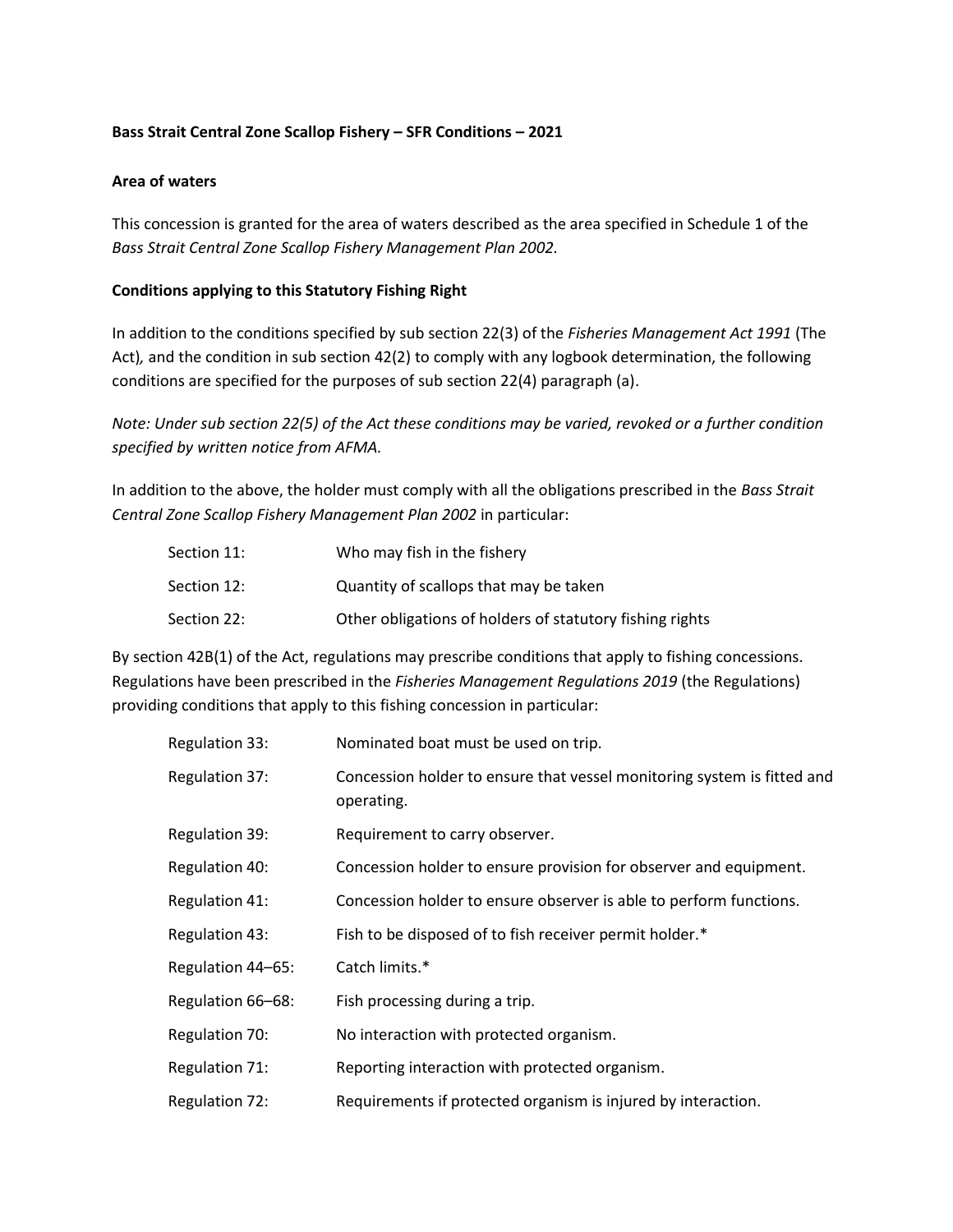Regulation 73: Requirements if protected organism killed by interaction.

*\* not applicable to some concessions*

### **Closed Zones**

- 1. The holder must not fish under this concession outside the area of waters described in Schedule 1 of the *Bass Strait Central Zone Scallop Fishery Management Plan 2002*.
- 2. Entering or navigating is prohibited in the area of waters described in Schedule 1 of the *Fisheries Management* (*Bass Strait Central Zone Scallop Fishery) (Closure) Direction 2021.*
- 3. The prohibition of entering or otherwise navigating in the areas of waters closed by this condition does not apply if:
	- (a) AFMA has given approval for the boat to navigate in the area under the Regulations because of an unforeseen emergency, or circumstances beyond the control of the master of the boat; or
	- (b) The boat navigates in the area in accordance with any instructions given by AFMA.
- 4. AFMA may suspend this concession in accordance with this condition, pursuant to section 38(1)(c) of the Act, if it reasonably appears by VMS transmission from the nominated boat, that there is a failure by that boat while in a closed zone for the purposes of regulation 85 of the Regulations, to meet the exempting provisions of regulations 86(2), or (3). Such suspension will then continue until the concession holder provides a full written explanation, to the satisfaction of the delegate responsible for issuing that suspension, of the lawful reason for the boat being in that closed zone at that time, or until the expiration of the suspension under section 38(2) and 38(3) of the Act; whichever is the earlier.

#### **Landing/ Disposal Obligations**

- 5. The holder must not:
	- (a) process scallops on board the boat or within 50 metres of the boat (including splitting the shell but excluding chilling or freezing) except for the purpose of testing the quality of scallop meat;
	- (b) retain or land scallop meat that is not in its enclosing shell;
	- (c) possess on board the boat scallops taken under a State authorisation;
	- (d) transfer scallops taken under this concession to another boat;
	- (e) possess on board the boat scallops taken with the use of another boat;
	- (f) possess a species, or part of a species, other than scallops; and
	- (g) depart for the next fishing trip with scallops on board the boat.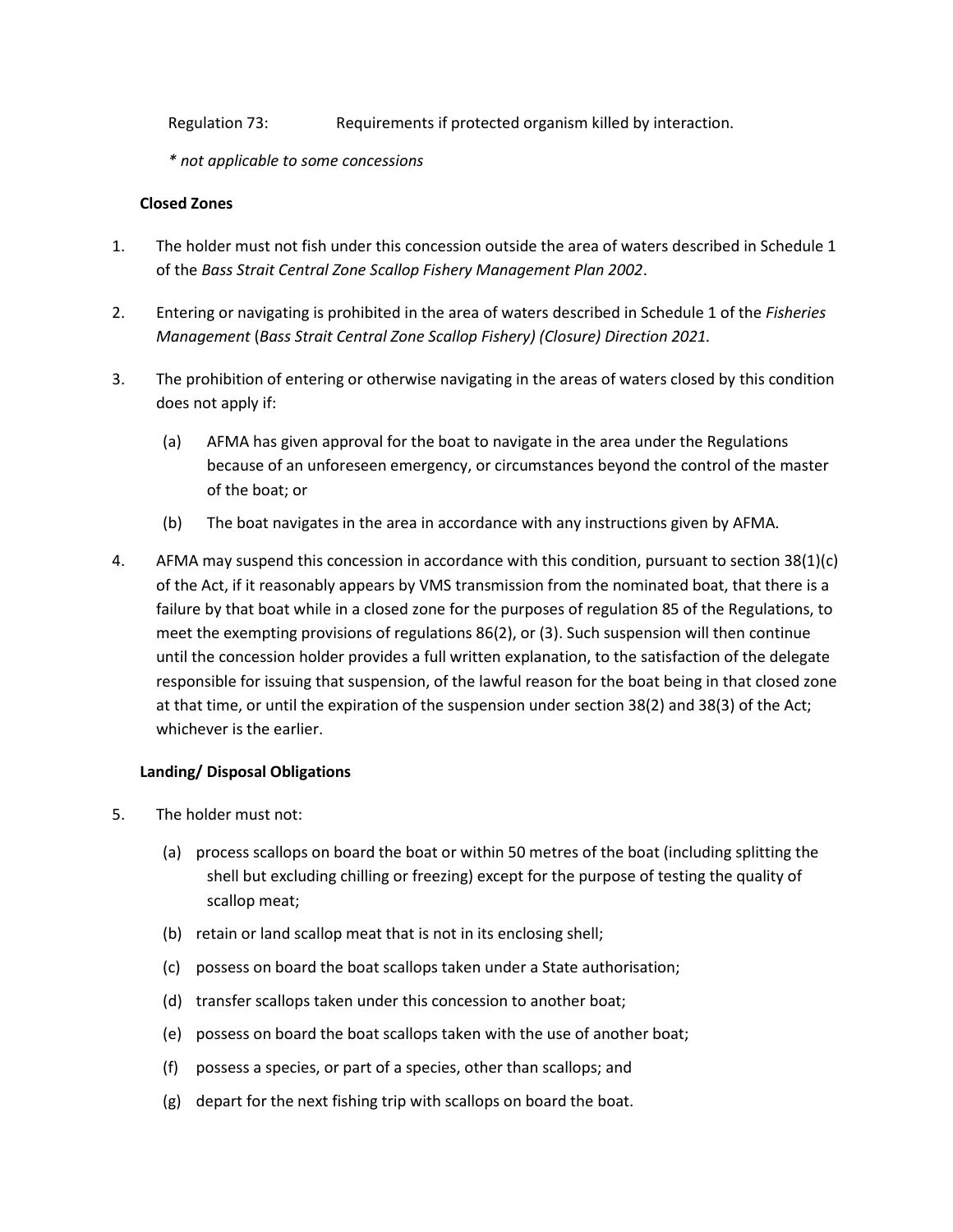- 6. At the end of every fishing trip and prior to any scallop consignment being moved from within the immediate proximity of the boat; the holder must:
	- (a) accurately weigh all scallops at the point of unload; and
	- (b) complete Part A and Part B of the Catch Disposal Record (CDR) for that consignment;

*Note: To avoid any doubt, this means that scallops must not be transported before they are accurately weighed at the point of unload and a CDR must be completed. If an unload is split into multiple consignments a CDR (all parts) must be completed for each consignment, before the consignment to which the CDR relates is moved from within the immediate proximity of the boat and regardless of whether the consignments are transported to the same destination.*

#### *In this condition:*

*Accurately weigh means weighing scallops on an approved and verified/certified weighing instrument in accordance with the* National Measurement Act 1960*.* 

7. At the end of a trip, all scallops taken under this concession must be unloaded at the port of landing.

*In this condition:*

*Port of Landing means a single port where all scallops are unloaded.*

#### **Quota Balancing Obligations**

- 8. The holder must not be over quota for any quota species.
- 9. The holder is not considered to be over quota for a species if, within 28 days of landing an amount (by weight) in excess of their uncaught quota recorded in the Register, the holder acquires a further amount of quota for that species which is equal to or greater than the excess.
- 10. If the holder is over quota for any quota species AFMA may suspend this concession in accordance with this condition, pursuant to section 38(1)(c) of the Act. In deciding whether to suspend or lift the suspension of this concession AFMA must take account of any written explanation from the holder detailing any exceptional circumstances as to why the holder was over quota.
- 11. Any dealing in a quota SFR by the holder of a boat SFR or Fishing Permit for the purpose of complying with this condition must be lodged with AFMA duly executed and in the form approved by AFMA, on or before the 28th day from which the excess quota species was landed. For the purpose of determining if the holder is over quota under this condition, any acquisition of quota for a species may only be deemed to have been acquired up to 28 days prior to the date of registration of that acquisition of that quota species.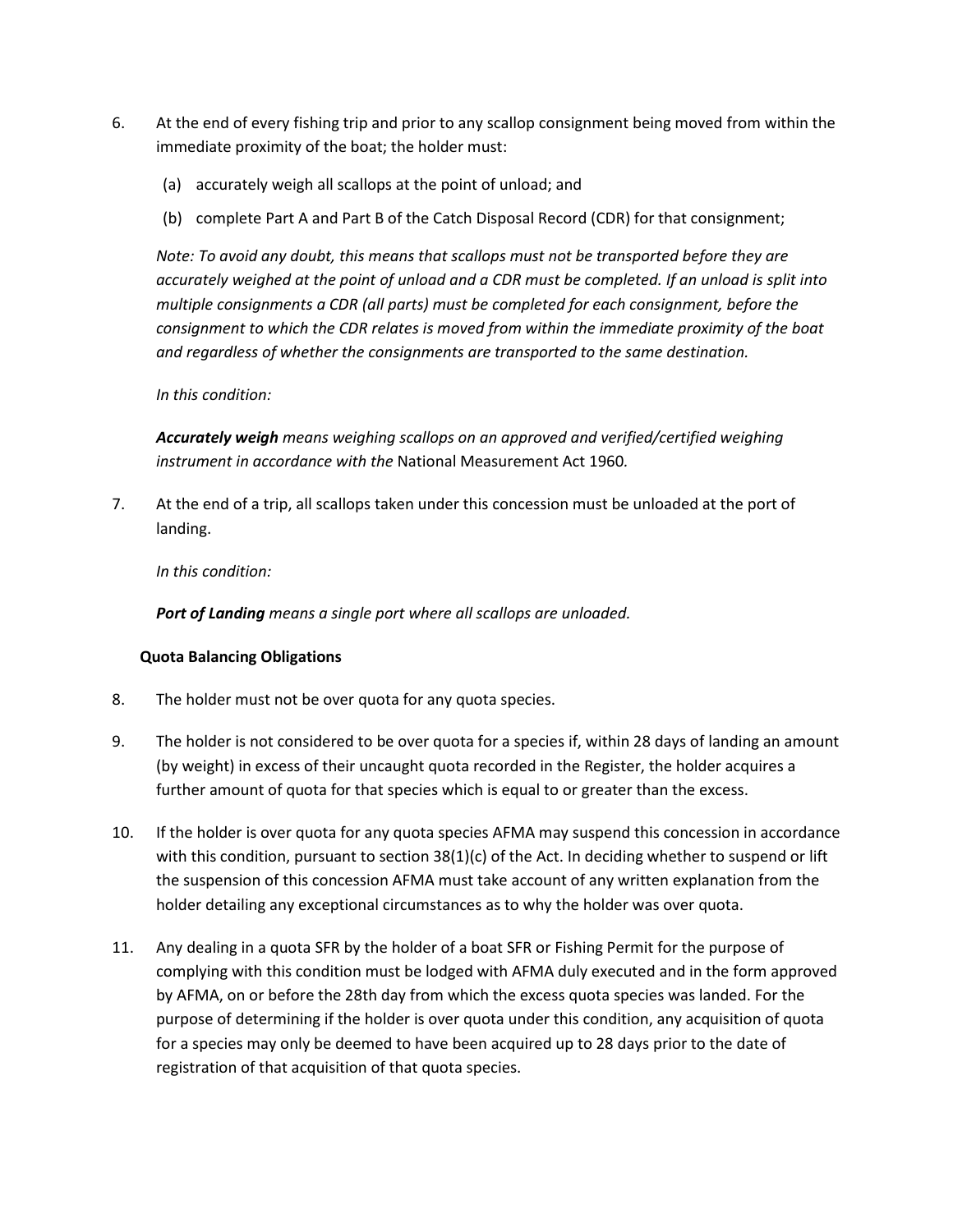12. If this concession is suspended, unless the holder has acquired and AFMA has then recorded in the Register (but may not deem) an amount of uncaught quota for which the holder is over quota, this concession may, under this condition, again be suspended upon expiration of the earlier suspension.

In this condition:

**Acquire** means receiving statutory fishing rights by registering a dealing by which an amount of statutory fishing rights are permanently or seasonally transferred to the holder; and **acquisition** has a comparable meaning.

**Quota species** has the same meaning as quota species in the applicable management plan for which this concession has been granted and established under the Act.

**Over quota** means when the holder lands an amount of quota species in excess of the available uncaught amount recorded for that species in the holder's name on the Register.

**Register** means the Register of Statutory Fishing Rights kept by AFMA pursuant to section 44 of the Act.

**Uncaught Quota** means the holder has uncaught quota during a season, for a species of scallop, if the total amount of scallop of the species taken in the fishery by the holder during the season is less than the total of the quota for the species of scallop and season allocated to SFRs held by the holder.

#### **Other Obligations**

- 13. If a boat is nominated to this concession, at all times when the boat is being used under this concession, the holder must have provided to AFMA a current emergency contact facility for the nominated boat.
- 14. An emergency contact facility must enable AFMA to contact the boat immediately and directly at any time when the boat is at sea, including in the event of an emergency.
- 15. AFMA must be notified immediately of any change in contact details, by fax sent to (02) 6225 5426 or by email to licensing@afma.gov.au and the boat must not depart on a fishing trip unless AFMA has been so notified of the change in contact details.

*Note: The emergency contact facility may take the form of a satellite phone number, or skipper or crew member's mobile phone number - any number that may be used by AFMA to contact the boat while it is at sea at any time, including in the event of an emergency.* 

#### **Agent Obligations**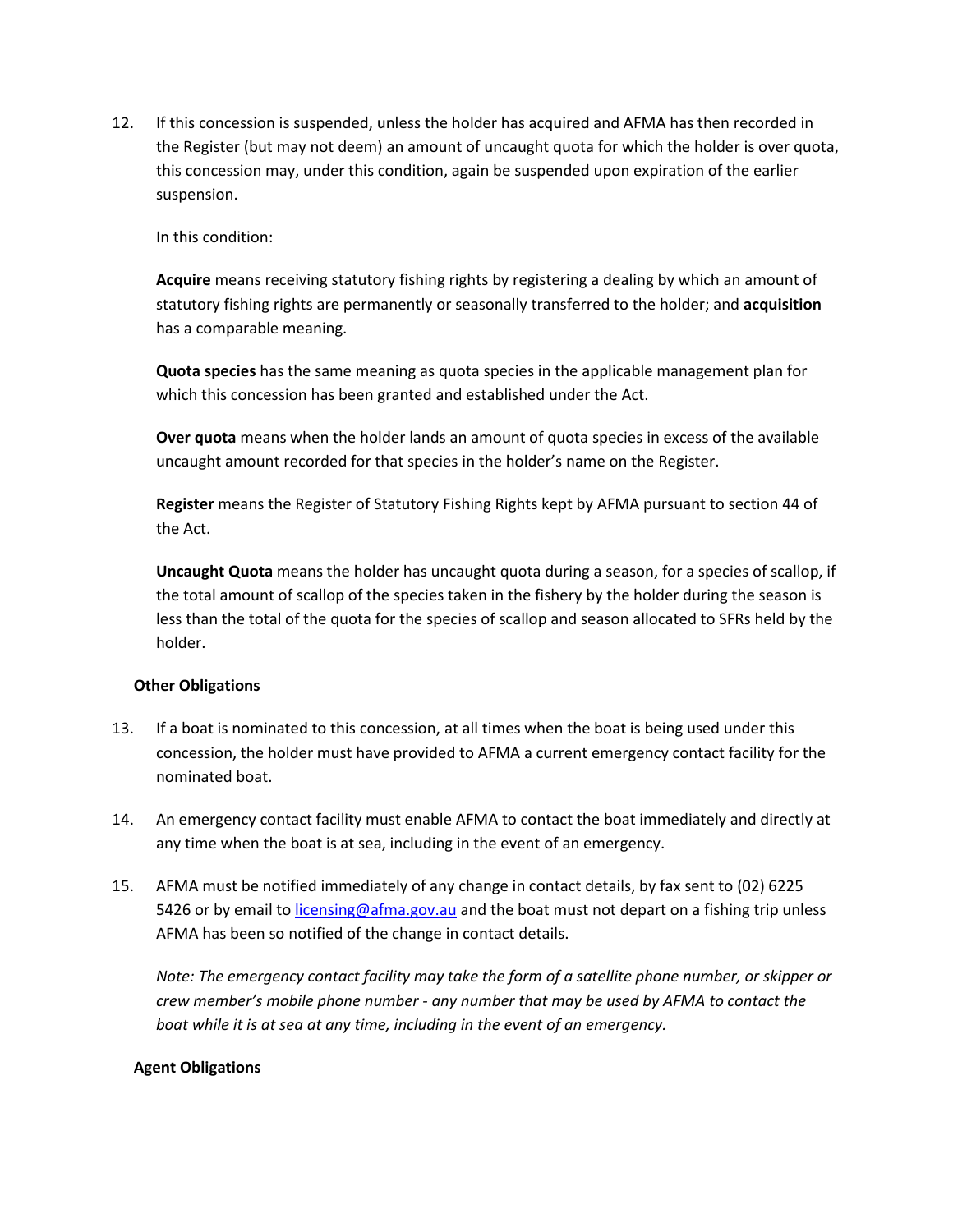- 16. The holder accepts concurrent liability for all conduct by its servants or agents infringing the Act (or the Regulations, Management Plans or concession conditions made by virtue of that Act) who may be engaged by the holder to conduct on the holder's behalf activity under this concession.
- 17. Liability for the conduct of the holder's servants or agents arises, even if the conduct may be, or actually is, beyond the scope of the servant or agent's actual or apparent authority where it is a breach that occurs during the conduct of activity authorised by this concession.
- 18. The holder may avoid concurrent liability for conduct whilst conducting activity under this concession if, but only if, the holder can establish that the infringing conduct could not possibly have been prevented by any action or precaution that the holder might have reasonably taken.
- 19. The giving of an indemnity by the servant or agent to the holder for any penalties incurred by the holder, for infringing conduct by the servant or agent is not, of itself, a reasonable precaution to prevent infringing conduct.
- 20. The holder must ensure the master of the boat fishing under the authority of this concession is nominated as an authorised agent for the holder before any fishing operation may take place:
	- (a) The holder must ensure the authorised agent signing the determined \*Daily Fishing logbook page was the master of the boat (skipper) at the time the recorded fishing operation took place.
	- (b) The holder may sign the determined \*Daily Fishing logbook page if they were the master of the boat (skipper) when the recorded fishing operation took place.
	- (c) If more than one master of the boat is on board the boat during the fishing trip, each master must complete and sign a separate determined \*Daily Fishing logbook page for each of the fishing operations for which they had control over.

\**These instructions are for all determined Daily Fishing Logs including e-Logs*.

## **Temporary Orders Obligations**

21. The holder must comply with any Temporary Order made under sub section 43(2) of the Act and to the extent that any provision herein is inconsistent with such Temporary Order sub section 43(9) provides that the provision herein is overridden by the Temporary Order until the Temporary Order ceases to have effect.

# **Mandatory AFMA Supplied VMS**

## Direction to Fit

22. When directed by AFMA in writing, the concession holder (or a person acting on the holder's behalf) must: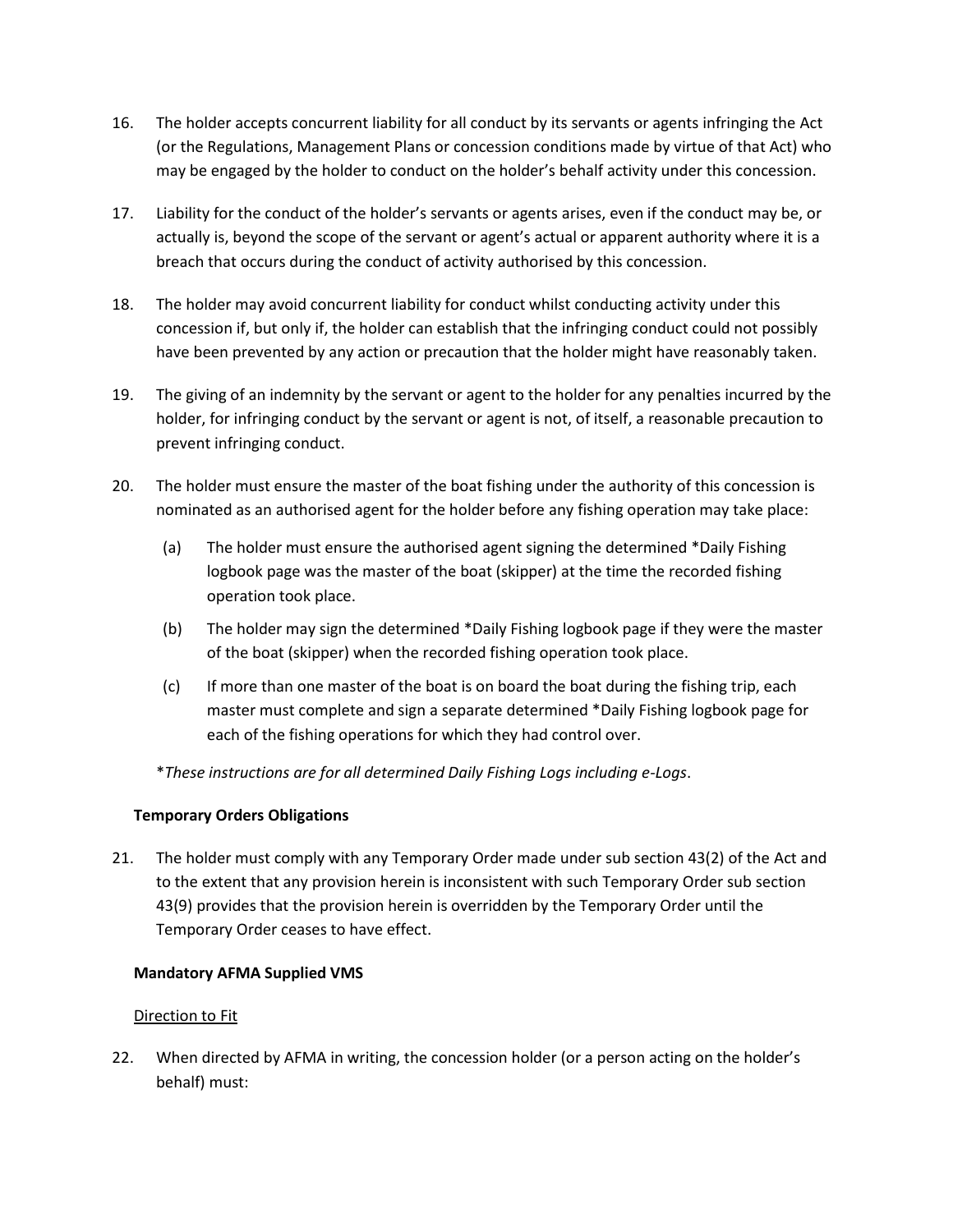- (a) make available, within 14 days of the date of the written direction, the boat nominated to this concession for the purposes of installation of an AFMA Vessel Monitoring System unit (AFMA VMS unit) by an AFMA approved technician, and
- (b) provide all reasonable assistance to the AFMA approved technician including (but not limited to);
	- i. the provision of an un-interrupted connection to the boat's main power source, and
	- ii. an appropriate position for the mounting of the AFMA VMS unit.
- 23. When directed by AFMA in writing, the concession holder (or a person acting on the holder's behalf) must:
	- (a) make available, within 14 days of the date of the direction, the boat nominated to this concession for the purposes of removal of the AFMA VMS unit by an AFMA approved technician, and
	- (b) Provide all reasonable assistance to the AFMA approved technician.

#### Concession holder must not interfere with AFMA VMS Unit

24. The concession holder (or a person acting on the holder's behalf) must not interfere, or attempt to interfere, with the operation of the AFMA VMS Unit.

In these conditions

**AFMA VMS Unit** means a Vessel Monitoring System (VMS) unit wholly owned by AFMA, marked with AFMA identifications and supplied by AFMA and fitted by an AFMA approved technician.

**Interfere** includes, but is not limited to:

- (a) Physical obstruction or removal of the AFMA VMS unit, or
- (b) Deliberately disconnecting or otherwise interfering with the power supply to the AFMA VMS unit, or
- (c) Deliberate physical interference with the casing or any external or internal components of the AFMA VMS unit.

#### *Notes:*

*Must make boat available Where the boat is not made available in accordance condition 22 (a) or 23 (a), AFMA may suspend this concession pursuant to section 38(1)(c) of the Act.*